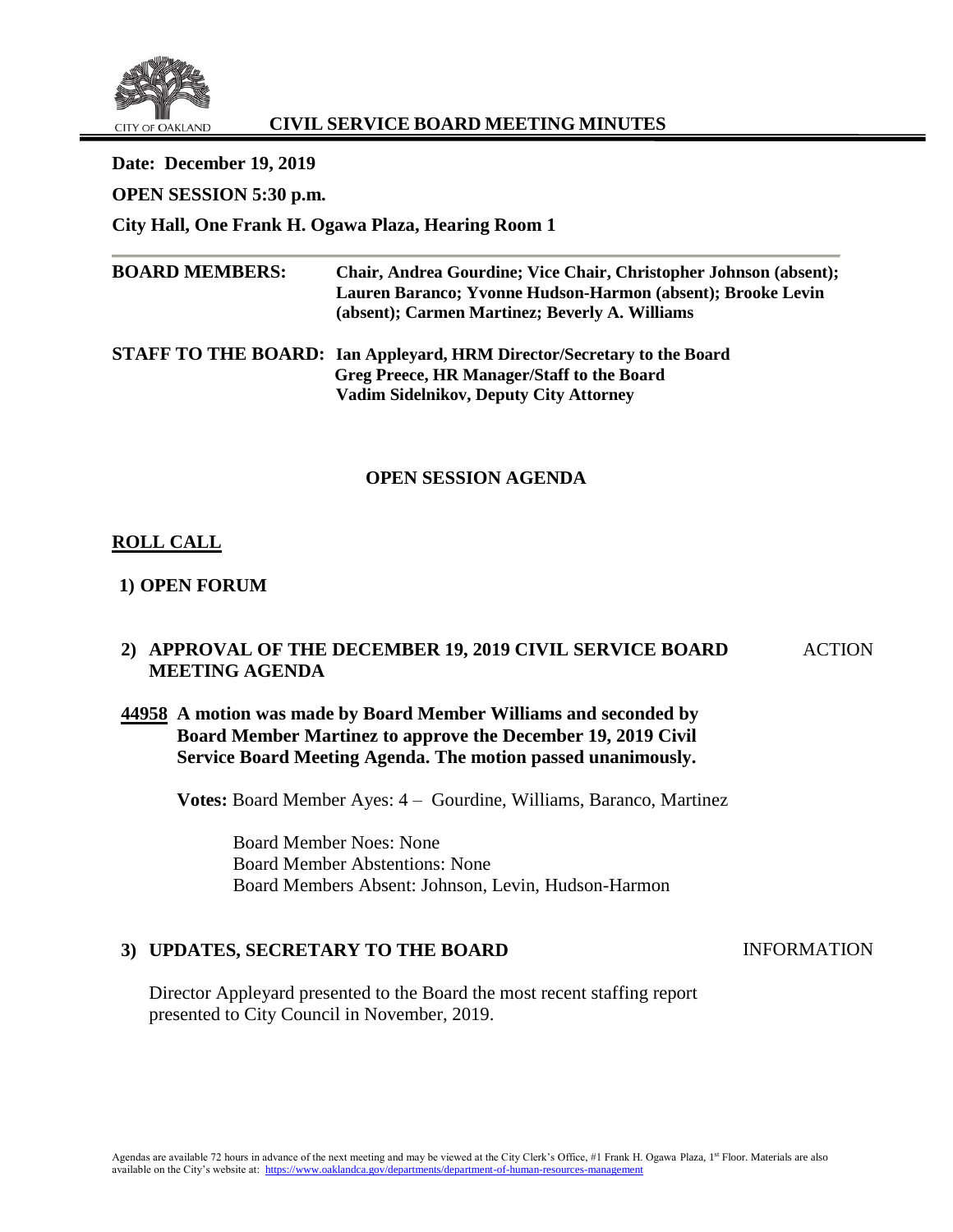### **4) CONSENT CALENDAR:**

- a) Approval of Provisional Appointment
	- Oakland Fire Department (1)
- b) Approval of Employee Requests for Leave of Absence
	- Oakland Public Library
- c) Approval of Revised Classification Specification
	- Planner III, Historic Preservation

#### **44959 A motion was made by Board Member Williams and seconded by Board Member Martinez to approve the Consent Calendar: Provisional Appointments, Employee Requests for Leave of Absence, and Approval of Revised Classification Specifications. The motion passed unanimously.**

**Votes:** Board Member Ayes: 4 – Gourdine, Williams, Baranco, Martinez

Board Member Noes: None Board Member Abstentions: None Board Members Absent: Johnson, Levin, Hudson-Harmon

#### **5) OLD BUSINESS:**

a) Approval of November 14, 2019 Civil Service Board Meeting **Minutes** 

**ACTION** 

**Due to lack of quorum of members present at the November 2019 meeting, approval of the November 14, 2019 Civil Service Board Meeting Minutes will carry over to the January 2020 meeting.**

Board Member Noes: None Board Member Abstentions: None Board Members Absent: Johnson, Levin, Hudson-Harmon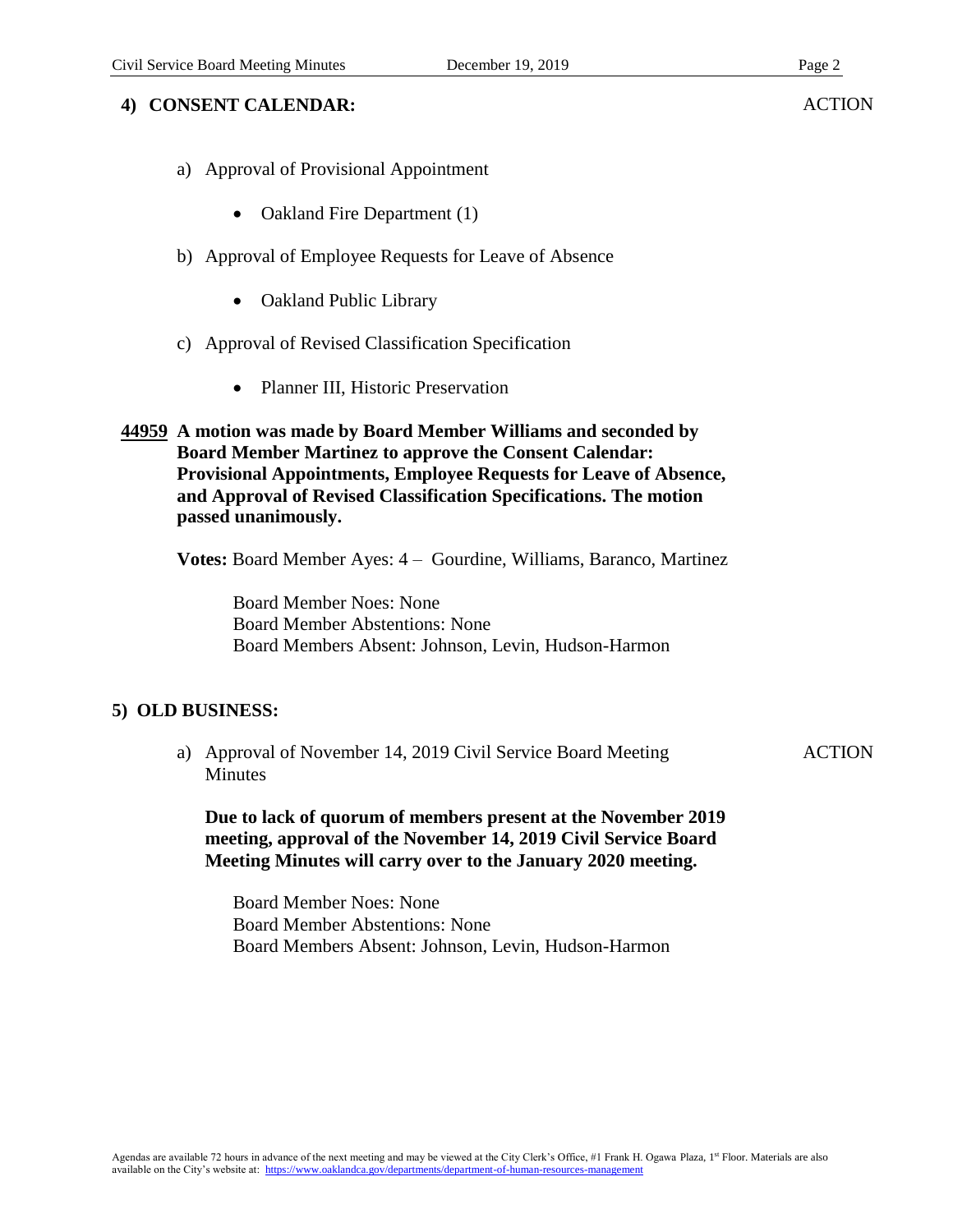| Civil Service Board Meeting Minutes |                                                                                                                                                                                                                                                                                                      | December 19, 2019                                                                                                                                                                                                                                                                                                                                | Page 3             |  |
|-------------------------------------|------------------------------------------------------------------------------------------------------------------------------------------------------------------------------------------------------------------------------------------------------------------------------------------------------|--------------------------------------------------------------------------------------------------------------------------------------------------------------------------------------------------------------------------------------------------------------------------------------------------------------------------------------------------|--------------------|--|
|                                     |                                                                                                                                                                                                                                                                                                      | b) Approval of the July 18, 2019 Civil Service Board Meeting Minutes                                                                                                                                                                                                                                                                             | <b>ACTION</b>      |  |
|                                     | Due to lack of quorum of members present at the July 2019<br>meeting, approval of the July 18, 2019 Civil Service Board<br>Meeting Minutes will carry over to the January 2020 meeting.                                                                                                              |                                                                                                                                                                                                                                                                                                                                                  |                    |  |
|                                     | <b>Board Member Noes: None</b><br><b>Board Member Abstentions: None</b>                                                                                                                                                                                                                              | Board Members Absent: Johnson, Levin, Hudson-Harmon                                                                                                                                                                                                                                                                                              |                    |  |
|                                     | c) Determination of Schedule of Outstanding Board Items                                                                                                                                                                                                                                              |                                                                                                                                                                                                                                                                                                                                                  | <b>ACTION</b>      |  |
|                                     | February, 2020.                                                                                                                                                                                                                                                                                      | Denise Eaton-May, Esq. and Deputy City Attorney Caryl Casden<br>spoke regarding Appeal OFD-2019-AP02. The parties have agreed to<br>delay the appeal scheduled for this meeting and to request the Board<br>allow the appeal to be heard by a mutually agreed upon Hearing<br>Officer. The parties have secured dates for the Hearing Officer in |                    |  |
|                                     | 44960 A motion was made by Board Member Martinez and seconded by<br><b>Board Member Williams to receive the Schedule of Outstanding</b><br>Items, accept the request to postpone Appeal OFD-2019-AP02, and to<br>assign Appeal OFD-2019-AP02 to a hearing officer. The motion<br>passed unanimously. |                                                                                                                                                                                                                                                                                                                                                  |                    |  |
|                                     |                                                                                                                                                                                                                                                                                                      | Votes: Board Member Ayes: 4 – Gourdine, Williams, Baranco, Martinez                                                                                                                                                                                                                                                                              |                    |  |
|                                     | <b>Board Member Noes: None</b><br><b>Board Member Abstentions: None</b>                                                                                                                                                                                                                              | Board Members Absent: Johnson, Levin, Hudson-Harmon                                                                                                                                                                                                                                                                                              |                    |  |
|                                     | City and Local 21                                                                                                                                                                                                                                                                                    | d) Informational Report on the Status of Temporary Assignments for<br>Temporary Contract Service Employees (TCSEs) and Exempt<br>Limited Duration Employees (ELDEs) Including a Report of the<br>Names, Hire Dates, and Departments of all ELDE's and TCSEs in<br>Accordance with the Memorandum of Understanding Between the                    | <b>INFORMATION</b> |  |

*Report received and filed.*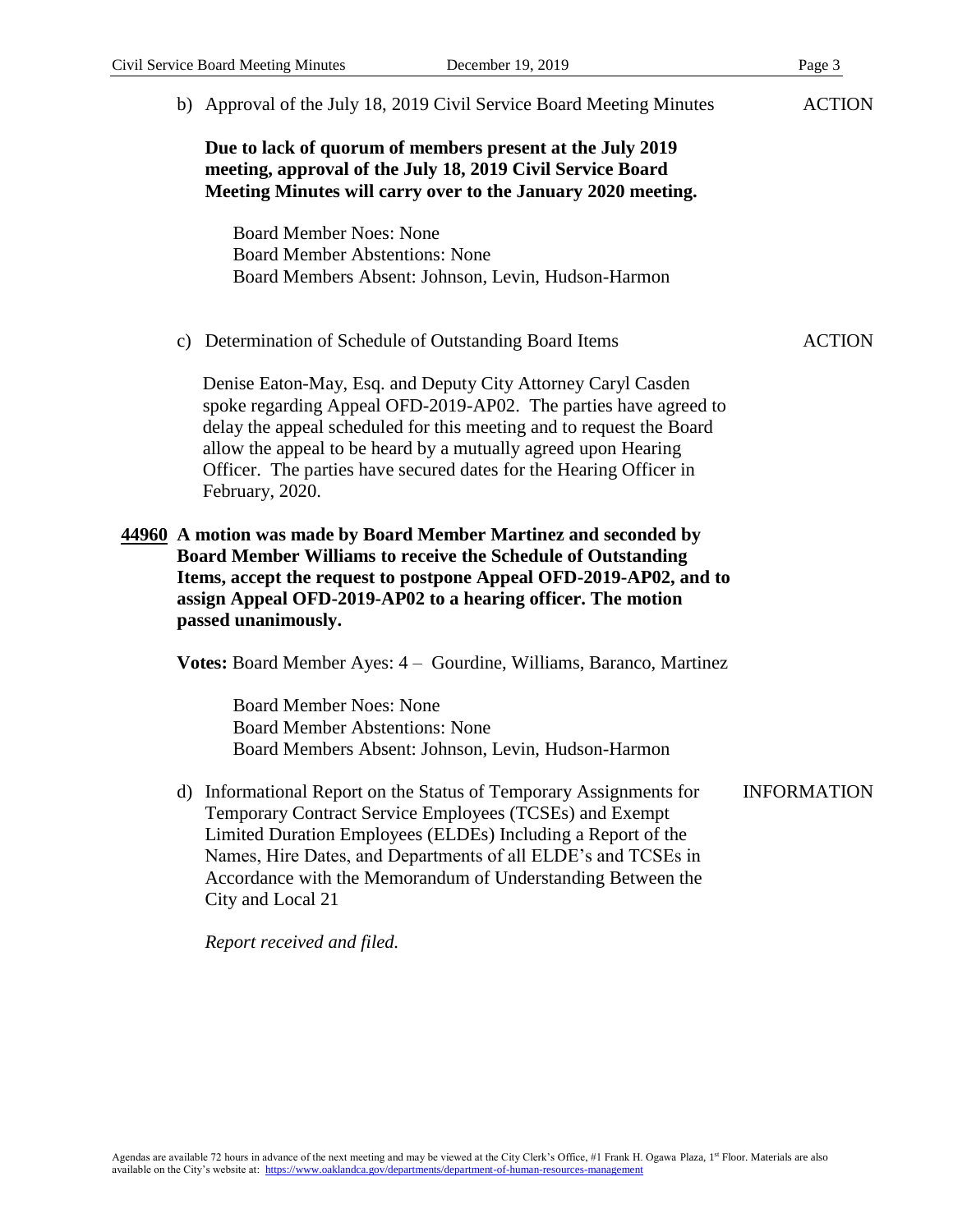|                                                                                                                                                                                                                      |  | e) Update on Common Class Study – Draft Koff & Associates Report<br>Regarding General, Administrative, Clerical, and Office Occupational<br>Grouping                                                                | <b>INFORMATION</b> |  |
|----------------------------------------------------------------------------------------------------------------------------------------------------------------------------------------------------------------------|--|---------------------------------------------------------------------------------------------------------------------------------------------------------------------------------------------------------------------|--------------------|--|
|                                                                                                                                                                                                                      |  | There was one speaker on this item. Local 21 Chapter Vice President<br>Jennifer Foster.                                                                                                                             |                    |  |
|                                                                                                                                                                                                                      |  | Report received and filed.                                                                                                                                                                                          |                    |  |
|                                                                                                                                                                                                                      |  | 6) NEW BUSINESS:                                                                                                                                                                                                    |                    |  |
|                                                                                                                                                                                                                      |  | a) Approval of New Classification Specification for Fire Inspection<br>Supervisor                                                                                                                                   | <b>ACTION</b>      |  |
| 44961 A motion was made by Board Member Williams and seconded by<br><b>Board Member Baranco to approve the new Classification</b><br>Specification for Fire Inspection Supervisor. The motion passed<br>unanimously. |  |                                                                                                                                                                                                                     |                    |  |
|                                                                                                                                                                                                                      |  | Votes: Board Member Ayes: 4 – Gourdine, Williams, Baranco, Martinez                                                                                                                                                 |                    |  |
|                                                                                                                                                                                                                      |  | <b>Board Member Noes: None</b><br><b>Board Member Abstentions: None</b><br>Board Members Absent: Johnson, Levin, Hudson-Harmon                                                                                      |                    |  |
|                                                                                                                                                                                                                      |  | b) Approval of New Classification Specification for Chief of Fire,<br><b>Assistant</b>                                                                                                                              | <b>ACTION</b>      |  |
|                                                                                                                                                                                                                      |  | 44962 A motion was made by Board Member Williams and seconded by<br><b>Board Member Martinez to approve the new Classification</b><br>Specification for Chief of Fire, Assistant. The motion passed<br>unanimously. |                    |  |
|                                                                                                                                                                                                                      |  | Votes: Board Member Ayes: 4 – Gourdine, Williams, Baranco, Martinez                                                                                                                                                 |                    |  |
|                                                                                                                                                                                                                      |  | <b>Board Member Noes: None</b><br><b>Board Member Abstentions: None</b><br>Board Members Absent: Johnson, Levin, Hudson-Harmon                                                                                      |                    |  |
|                                                                                                                                                                                                                      |  |                                                                                                                                                                                                                     |                    |  |

c) Approval of New Classification Specification for Capital Improvement Coordinator, Assistant

ACTION